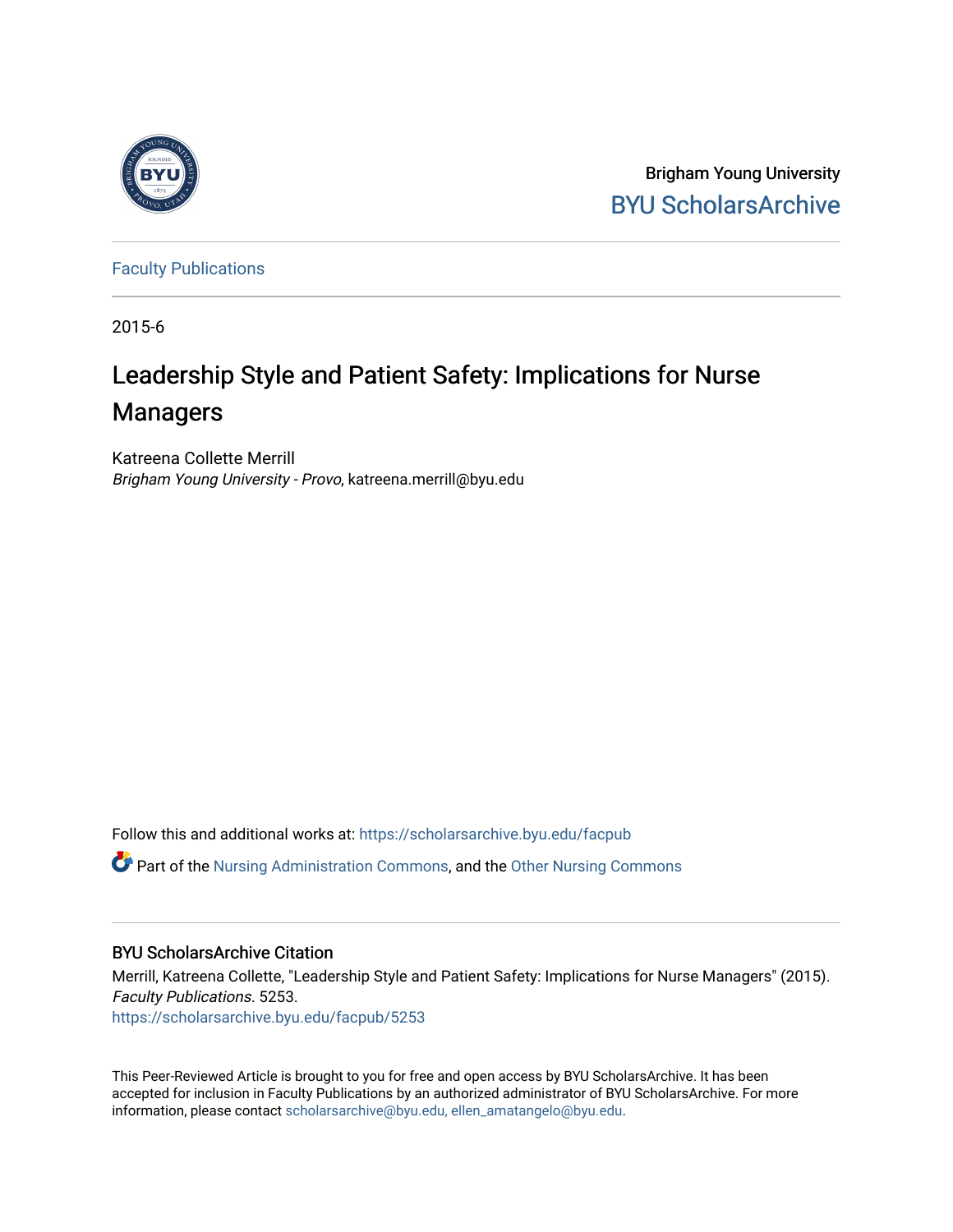

THE JOURNAL OF NURSING ADMINISTRATION

# Leadership Style and Patient Safety Implications for Nurse Managers

Katreena Collette Merrill, PhD, RN

OBJECTIVE: The purpose of this study was to explore the relationship between nurse manager (NM) leadership style and safety climate.

BACKGROUND: Nursing leaders are needed who will change the environment and increase patient safety. Hospital NMs are positioned to impact day-to-day operations. Therefore, it is essential to inform nurse executives regarding the impact of leadership style on patient safety.

METHODS: A descriptive correlational study was conducted in 41 nursing departments across 9 hospitals. The hospital unit safety climate survey and multifactorial leadership questionnaire were completed by 466 staff nurses. Bivariate and regression analyses were conducted to determine how well leadership style predicted safety climate.

RESULTS: Transformational leadership style was demonstrated as a positive contributor to safety climate, whereas laissez-faire leadership style was shown to negatively contribute to unit socialization and a culture of blame.

CONCLUSIONS: Nursing leaders must concentrate on developing transformational leadership skills while also diminishing negative leadership styles.

Nursing leaders are needed who will change the work environment and increase patient safety.<sup>1,2</sup> Hospital nurse managers (NMs) are positioned to impact care at the point of service. Through their leadership, NMs can influence practices that either promote or diminish patient safety. Several research studies document the need for strong nursing leadership to promote safety. $3,4$  However, despite these recommendations, leadership failures significantly contribute to sentinel events (unexpected death or serious injury), even surpassing communication failures, which have been considered the root cause of errors.<sup>5</sup> It is therefore essential for nurse executives and NMs to understand how NM leadership influences patient safety.

#### **Background**

#### Leadership

Leadership is a complex concept. A leader guides, directs, and fosters goal attainment, thus motivating followers to reach their full potential.<sup>6</sup> A manager's leadership style is influenced by skill, experience, education, personality of the leader, ethics, teamwork, culture, and self-management.<sup>7</sup> Current leadership theories are multifaceted.<sup>6-9</sup>

Transformational-transactional leadership model is a well-known multifaceted theory. In this theory, leaders exhibit 3 types of leadership styles: transformational, transactional, and laissez-faire. While leaders usually have a tendency toward 1 particular style, leaders may exhibit traits from more than 1, depending on the environment, situation, and persons being led.<sup>6</sup>

Transformational leaders are proactive and convince followers to strive for higher performance. These leaders are respected, instill pride, motivate others, stimulate creativity, and recognize need for individual achievement.6 Transformational leaders talk positively about the future and articulate a compelling vision.<sup>2,10</sup>

In contrast to transformational leaders, transactional leaders lead through social exchange using 2 key methods to motivate their followers: contingent

Author Affiliation: Assistant Professor, Brigham Young University, Provo, Utah.

This study was funded in part by a grant from the Utah Organization of Nurse Leaders.

The author declares no conflicts of interest.

Correspondence: Dr Merrill, College of Nursing, Brigham Young University, 432 Spencer Kimball Tower, Provo, UT 84602 ([Katreena.merrill@byu.edu](mailto:Katreena.merrill@byu.edu)).

Supplemental digital content is available for this article. Direct URL citations appear in the printed text and are provided in the HTML and PDF versions of this article on the journal's Web site [\(www.jonajournal.com](http://www.jonajournal.com)).

DOI: 10.1097/NNA.0000000000000207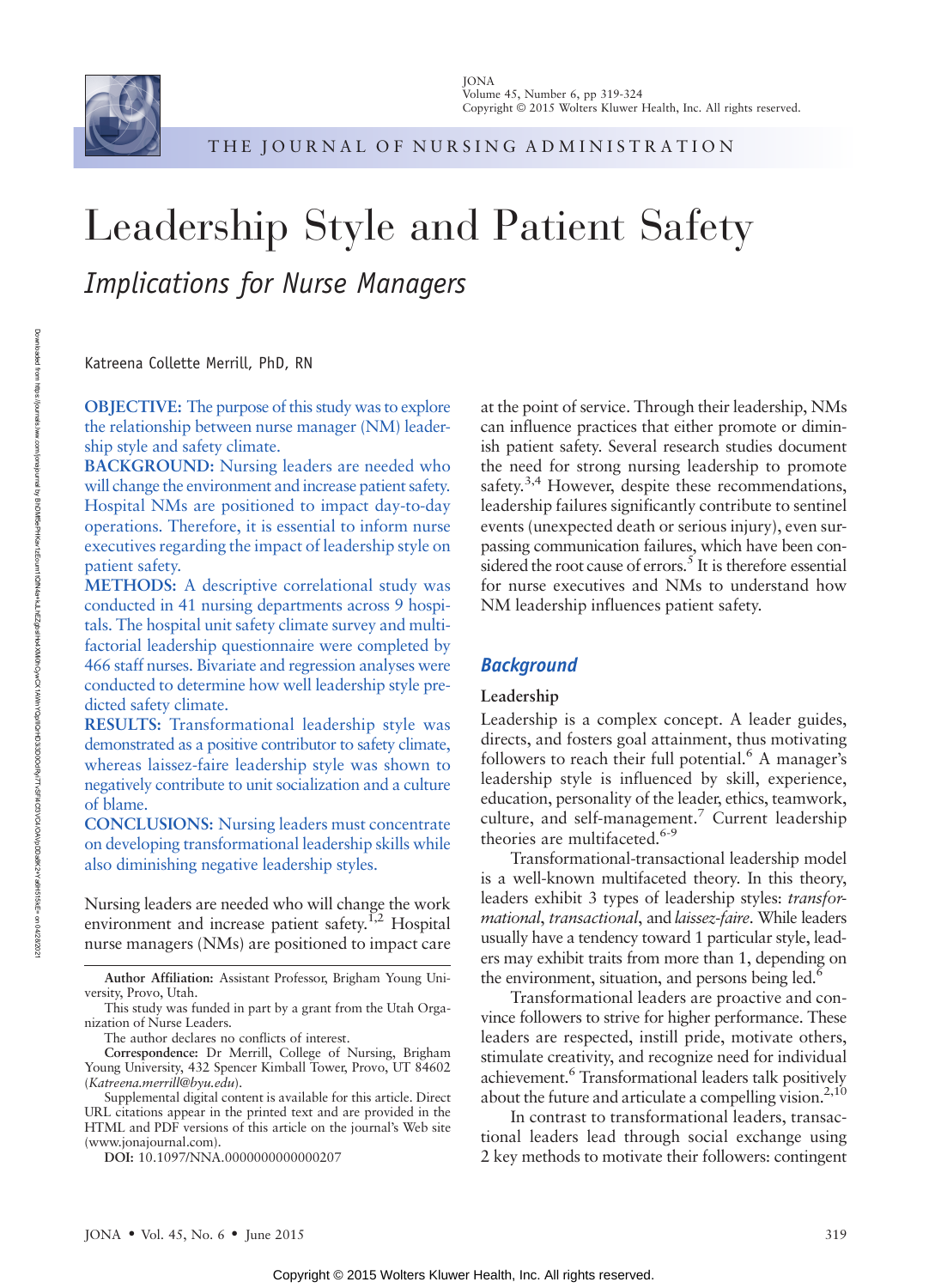reward and active management by exception.<sup>11</sup> Employees who receive only contingent rewards are not engaged and committed to the organization because they are not self-motivated. Active management by exception is a corrective action approach that is even less effective than contingent reward. While these leaders address issues where immediate action is required, their style fails to ensure long-term commitment. $^{11}$ 

Building on transformational/transactional leadership theory, laissez-faire leadership is the antithesis of transformational leadership and is characterized by passive management by exception. Leaders who take a passive approach wait to intervene until problems are serious. This passive approach is sometimes found in managers with large numbers of direct reports or whose job requires them to be absent and is perceived as less effective.<sup>8,12</sup>

The style of leadership exhibited by managers has been associated with the presence of a culture of safety.<sup>13,14</sup> Positive leadership attributes (transformational style, manager support, staff involvement with decision making, relationship oriented leadership, positive work environment) were associated with improved safety climate, improved work environment, improved safety outcomes, increased patient satisfaction, and reduced adverse events.<sup>3,11,13</sup>

#### Safety Climate

Safety climate refers to employees' perceptions of organizational culture including values, attitudes, behaviors, and commitment to safety.<sup>15,16</sup> When organizations value patient safety, these values must extend to the patient care level for the organization to be successful. Therefore, NMs who are responsible for day-today operations strongly influence patient safety climate because they bridge the gap between organizational and department safety climate.<sup>16</sup>

The purpose of this study was to explore the relationship between NM leadership styles and patient safety climate and to investigate to what extent leadership style promotes patient safety climate.

# **Methods**

Following institutional review board approval, this descriptive correlational study included all adult inpatient departments from a convenience sample of 9 hospitals in a not-for-profit healthcare system in 1 state. SurveyMonkey (Palo Alto, California) was used to send an e-mail link to 1579 RNs working in 41 departments. Responses were received from 466 nurses (29.5%).

# Instruments

The subjects completed an online survey including 2 validated instruments: the Hospital Unit Safety Climate (HUSC) survey and Multifactorial Leadership Questionnaire (MLQ-5XS) plus demographics. The HUSC is a 33-item survey measuring 6 safety dimensions and 1 worker safety dimension. Instrument psychometrics are described in a previous publication.<sup>15</sup> Instrument subscales include (*a*) manager support, (b) socialization/training, (c) safety emphasis, (d) blameless system, (e) use of safety data, (f) pharmacist support, and (g) worker safety. Responses to each question are rated on a 5-point Likert scale (1 = strongly disagree,  $3$  = neutral,  $5$  = strongly agree).

The MLQ-5XS is a 45-item instrument measuring transformational, transactional and laissez-faire leadership styles. Individual staff nurses rated their NMs' presence of these 3 leadership styles using a 0- to 4-point Likert-type scale  $(0=$  not at all,  $4=$  frequently if not always).<sup>6</sup> The MLQ-5XS has been used in multiple research settings.<sup>6</sup>

# Analysis

The level of analysis for this study was the inpatient nursing department. Each individual's scores for safety climate and leadership style were aggregated to derive mean department scores for each subscale. Demographic data were aggregated to a mean or percent department score.

SPSS 21 for Windows (Armonk, New York) was used for data analysis. After conducting descriptive statistics, a 1-way analysis of variance (ANOVA) was completed to determine mean differences in the variables by department type (ICU/non-ICU), level of education, national certification, age, and years of experience. A bivariate analysis (Pearson  $r$ ) was conducted to identify direction and degree of association between predictor and outcome variables.

Variables significant in the bivariate analysis were entered into a backward stepwise regression to determine how well leadership style predicted safety climate. A separate regression was conducted for each dependent variable subscale (socialization and training, blameless system, pharmacist support, and manager support for safety). The 4 predictor variables (transformational, transactional, and laissez-faire leadership styles and department type) were entered and removed 1 at a time until significance was reached. Using linear regression alone underestimates the SEs and overestimates the P value, which may result in a type I error.<sup>17</sup> Therefore, multilevel analysis was completed to determine the effect of the nested structure of the data (ie, nurses within departments) (see Table, Supplemental Digital Content 1, [http://links.lww.com/JONA/A401\)](http://links.lww.com/JONA/A401).

# **Results**

Initially, 523 staff nurses from 42 departments across 9 hospitals responded. Cases with more than 50%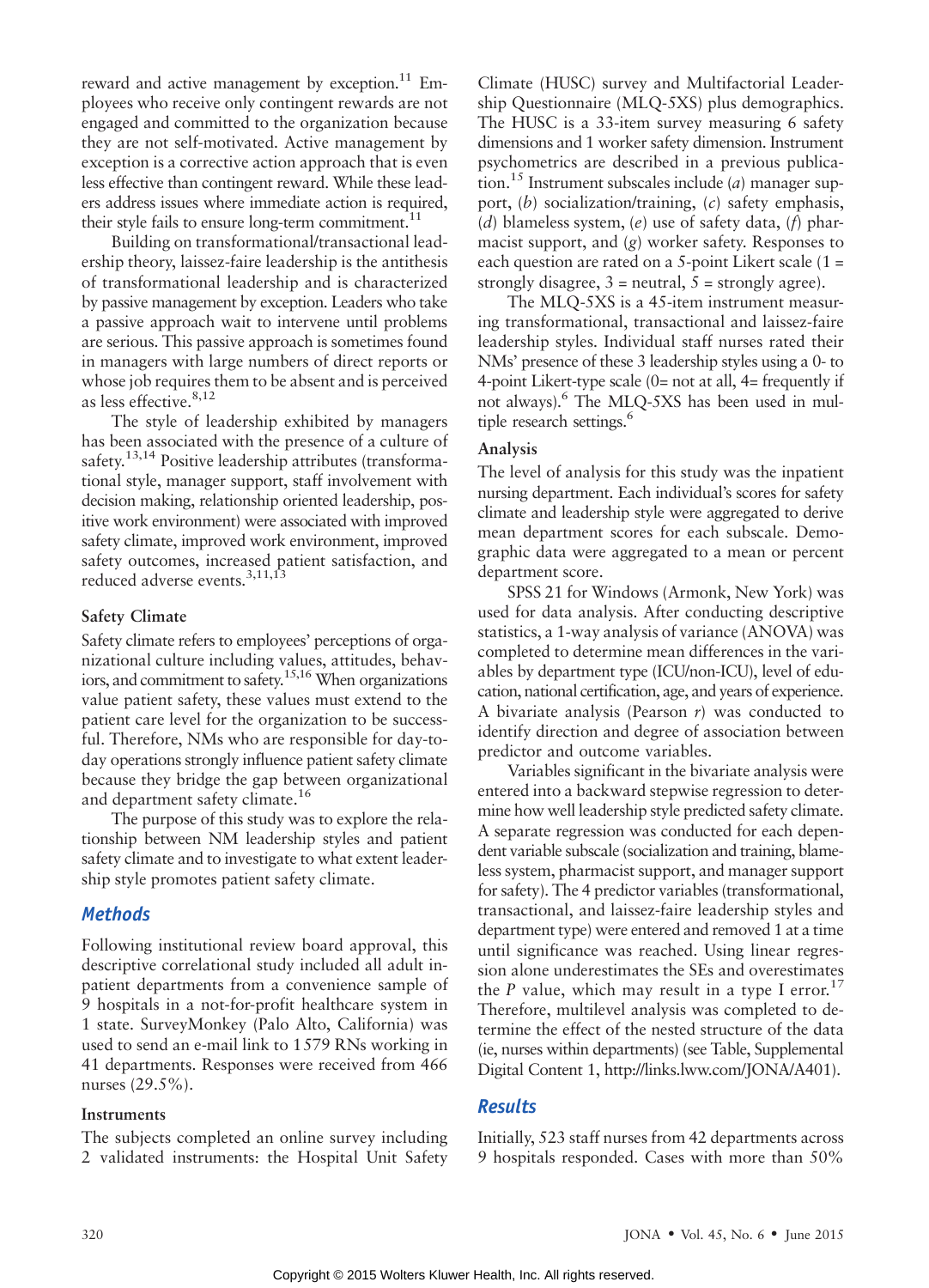missing data were deleted, and the department was included in the final data analysis if there was at least a 5% response rate. This resulted in a final sample of 466 participants (29.5% response rate) from 41 nursing departments. The department response rate ranged between 5% and 45% (mean, 12% [SD, 7.45%]). In multilevel analysis (see Table, Supplemental Digital Content 1, [http://links.lww.com/JONA/A401\)](http://links.lww.com/JONA/A401), small sample sizes at level 1 (staff nurse level) do not bias the results; however, the number of level 2 (nursing departments) of 50 or less may lead to biased estimates.<sup>18</sup>

The typical study subject was a female staff nurse (n = 367; 79%) working full time (mean, 36 [SD, 11.6] h/wk) in a non-ICU unit (n =  $298$ ; 64%) with an associate's degree as the highest education level obtained (n =  $236$ ;  $50.6\%$ ). Hospitals in the study had an average hospital size of 218 beds (range, 30-440 beds), and most had received Magnet<sup>®</sup> recognition ( $n = 6$ ;  $65\%$ ) and were teaching hospitals (n = 5;  $57\%$ ).

A descriptive analysis of the HUSC and MLQ-5XS scores is provided in Table 1. The mean total safety climate score was 3.8, with a range of department mean scores from 3.5 to 4.0 (5-point scale). No significant difference across department type was identified except in the socialization and training subscale. Nurses in ICU departments reported a slightly lower but statistically significant ( $P = .029$ ) socialization and training score than did those in non-ICU departments (mean, 3.9 and 4.0, respectively). The mean MLQ scores were transformational (2.97), transactional (2.56), and laissez-faire (0.93). No significant difference in MLQ scores was identified by department type.

In the bivariate analysis, there was a significant relationship among leadership style and most safety climate subscales (Table 2). However, these relationships were positive for transformational and negative for laissez-faire leadership. The strongest association was identified between transformational leadership style and the NM and pharmacist support subscales  $(r = 0.782$  and 0.522, respectively). For laissez-faire leadership style, the strongest negative relationship was with blameless system and manager support ( $r =$  $-0.708$  and  $-0.522$ , respectively) (Table 2).

#### Multivariate Results

The regression findings indicated that laissez-faire leadership style and department type (ICU,  $P = .04$ ; non-ICU,  $P = .05$ ) contributed to 20.9% of the variance in the socialization/training subscale. Laissez-faire leadership style also contributed to 27.2% of the variance in blameless system. Transformational leadership style contributed to 24.2% of the variance in the pharmacist support subscale. Transformational and laissez-faire leadership styles  $(P = .001$  and  $.011$ , respectively) contributed to 63.2% of the variance in the manager support subscale. The multilevel analysis identified the same relationships with the predictor variables and is reported in supplemental online materials (see Table, Supplemental Digital Content 1, [http://links.lww.com/](http://links.lww.com/JONA/A401) [JONA/A401](http://links.lww.com/JONA/A401)).

#### **Discussion**

Patient safety is key to providing quality healthcare. This is accomplished by creating work environments that support patient safety. While NMs have accountability for nursing care at the department level, it has previously been unclear how they impact patient safety. In this study, NM leadership style was associated with socialization and training, a blameless system, and pharmacist support.

|                                        | Critical Care<br>All Departments |           |                  | Noncritical Care |                  |               |          |
|----------------------------------------|----------------------------------|-----------|------------------|------------------|------------------|---------------|----------|
| HUSC Subscales (1- to 5-Point Scale)   | Mean                             | <b>SD</b> | Mean             | <b>SD</b>        | Mean             | <sub>SD</sub> | $\alpha$ |
| Manager support                        | 3.9                              | 0.303     | 3.9              | 0.35             | 3.9              | 0.29          | .847     |
| Socialization/training                 | 3.9                              | 0.493     | 3.9 <sup>a</sup> | 0.17             | 4.0 <sup>a</sup> | 0.22          | .762     |
| Safety emphasis                        | 3.6                              | 0.616     | 3.6              | 0.24             | 3.7              | 0.23          | .789     |
| Blameless system                       | 3.6                              | 0.551     | 3.6              | 0.21             | 3.6              | 0.25          | .783     |
| Use of safety data                     | 3.5                              | 0.568     | 3.5              | 0.31             | 3.4              | 0.22          | .768     |
| Pharmacist support                     | 3.9                              | 0.624     | 3.9              | 0.27             | 3.9              | 0.31          | .827     |
| Worker safety                          | 3.8                              | 0.519     | 3.7              | 0.21             | 3.9              | 0.20          | .729     |
| Total safety climate                   | 3.8                              | 0.428     | 3.7              | 0.21             | 3.8              | 0.16          | .866     |
| Leadership Style (0- to 4-Point Scale) | Mean                             | <b>SD</b> | Mean             | <b>SD</b>        | Mean             | <sub>SD</sub> | $\alpha$ |
| Transformational                       | 2.97                             | 0.35      | 3.20             | 0.33             | 2.90             | 0.38          | .954     |
| Transactional                          | 2.56                             | 0.17      | 2.70             | 0.26             | 2.50             | 0.19          | .681     |
| Laissez-faire                          | 0.93                             | 0.34      | 0.84             | 0.36             | 0.97             | 0.34          | .877     |

Table 1. HUSC and Multifactorial Leadership Subscales (n = 466)

Abbreviation: HUSC, Hospital Unit Safety Climate.

<sup>a</sup>ANOVA,  $F_{39} = 5.1, P = .029.$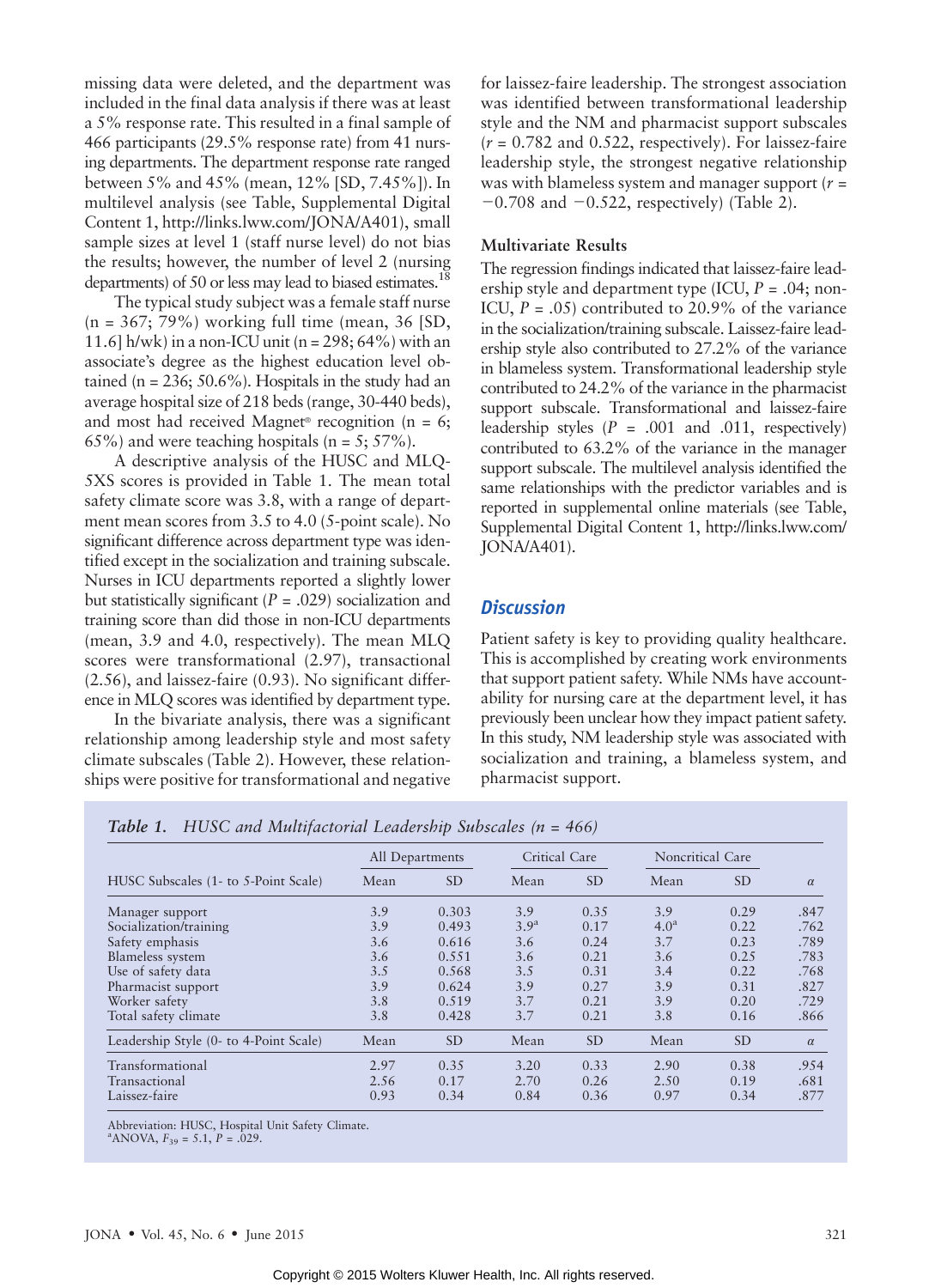| Table 2. Bivariate Analysis of Leadership                                                                                                                                                                                    |                           |                            |                                                                      | Styles and HUSC                                                                 |                                                                                            |                                                                                                       |                                         |                                                                                                                   |                                                                                                                         |                                                                                                                                                                                                                       |
|------------------------------------------------------------------------------------------------------------------------------------------------------------------------------------------------------------------------------|---------------------------|----------------------------|----------------------------------------------------------------------|---------------------------------------------------------------------------------|--------------------------------------------------------------------------------------------|-------------------------------------------------------------------------------------------------------|-----------------------------------------|-------------------------------------------------------------------------------------------------------------------|-------------------------------------------------------------------------------------------------------------------------|-----------------------------------------------------------------------------------------------------------------------------------------------------------------------------------------------------------------------|
|                                                                                                                                                                                                                              | Socialization<br>Training | Emphasis<br>Safety         | Blameless<br>Culture                                                 | Safety<br>Data                                                                  | Pharmacists<br>Support                                                                     | Worker<br>Safety                                                                                      | Transformational<br>Leadership          | <b>Transactional</b><br>Leadership                                                                                | Laissez-Faire<br>Leadership                                                                                             | Leadership<br>Outcomes                                                                                                                                                                                                |
| Pharmacy support<br>Manager support<br>Blameless culture<br>Transformational<br>Safety emphasis<br>Worker safety<br>Transactional<br>Socialization<br>leadership<br>leadership<br>leadership<br>Laissez-faire<br>Safety data | $0.547^a$                 | $0.553^{a}$<br>$0.508^{a}$ | $0.584$ <sup>a</sup><br>$0.455$ <sup>a</sup><br>$0.314$ <sup>b</sup> | $0.434$ <sup>a</sup><br>$0.281$<br>$0.443$ <sup>a</sup><br>$0.510$ <sup>a</sup> | $0.548$ <sup>a</sup><br>$0.361$ <sup>b</sup><br>$0.198$<br>$0.337$ <sup>b</sup><br>$0.330$ | $0.400$ <sup>a</sup><br>$0.708$ <sup>a</sup><br>$0.581$ <sup>a</sup><br>$0.228$<br>$0.036$<br>$0.134$ | $0.782a\n0.440a\n0.371b\n0.124\n0.522a$ | $0.514^{a}_{1}$<br>$0.442^{a}_{2}$<br>$0.145$<br>$0.041$<br>$0.574^{a}_{4}$<br>$0.574^{a}_{4}$<br>$0.574^{a}_{4}$ | $-0.708^a$<br>$-0.366^b$<br>$-0.421^a$<br>$-0.522^a$<br>$-0.314^b$<br>$-0.395^b$<br>$-0.395^a$<br>$-0.509$ <sup>a</sup> | $\begin{array}{c} 0.788^{\mathrm{a}}\\ 0.388\mathrm{b}\\ 0.379\mathrm{b}\\ 0.0409^{\mathrm{a}}\\ 0.089\\ 0.0379^{\mathrm{b}}\\ 0.0379^{\mathrm{b}}\\ 0.378^{\mathrm{a}}\\ \end{array}$<br>$-0.759^{a}$<br>$0.657^{a}$ |
| Abbreviation: HUSC, Hospital Unit Safety Climate.<br><sup>a</sup> Correlation is significant at the .01 level (2-tailed).<br><sup>b</sup> Correlation is significant at the .05 level (2-tailed)                             |                           |                            |                                                                      |                                                                                 |                                                                                            |                                                                                                       |                                         |                                                                                                                   |                                                                                                                         |                                                                                                                                                                                                                       |

#### Socialization and Training

Socialization is a process where new nurses learn not only knowledge and skills to perform their role but also the cultural norms of the department.19 Unit culture encourages unwritten expectations where nurses learn what is permissible on the unit, regardless of overall organizational goals. In this study, the combination of NM laissez-faire leadership and ICU contributed to an environment where nurses reported being socialized into a negative safety climate. Similar findings were reported in an exploratory study of medication errors where unit climates that promoted nursing insecurities resulted in nurses who risked being wrong rather than asking for help. Nurses also reported cutting corners to appear they managed their time well.<sup>20</sup> In another cross-sectional study of 276 pediatric nurses, younger nurses (*G*34 years) reported that older nurses influenced how closely they followed medication policies.<sup>21</sup>

#### Blameless System

A blameless system exists when errors are viewed by team members as learning opportunities rather than incompetence. An environment free of blame is a major tenet of providing safe, high-quality healthcare.<sup>22</sup> An important finding in this study is the relationship between laissez-faire leadership and blame. Nurses who reported their manager as having laissez-faire leadership also reported a system of blame when errors occurred. This was manifested in both ICU and non-ICU departments.

These findings are consistent with literature about laissez-faire managers. When pressured to address safety problems, laissez-faire managers are likely to find quick fixes, be indecisive, or become hostile rather than investigate the root cause.<sup>23</sup> This results in employees who are not motivated or engaged in unit goals.24 These findings are important for NMs in hospitals with increased financial pressure to secure outcomes. For example, in a qualitative study of 77 hospital leaders and staff nurses, when leaders were pressured to comply with pay-for-performance measures, they were more likely to blame nursing staff for healthcare-acquired conditions resulting in decreased staff morale and a negative work environment.<sup>24</sup>

#### Interprofessional Teamwork

Nurses are members of formal and informal interprofessional teams. These teams play a critical role in patient safety. In this study, nurses who reported their managers were transformational also perceived that the pharmacy was helpful in medication delivery. This is consistent with literature showing that including a pharmacist on interprofessional teams decreased medication errors.<sup>25</sup>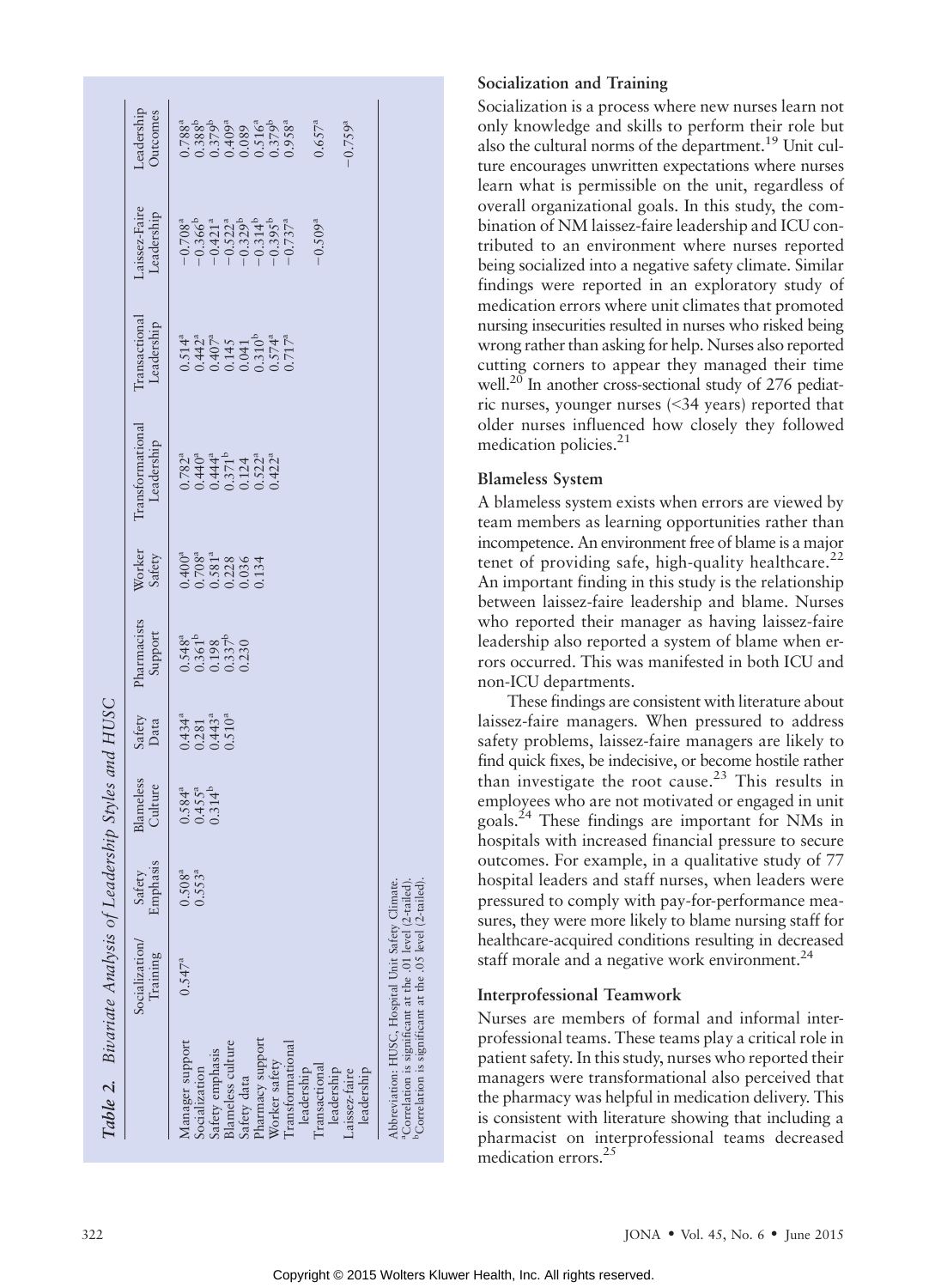# Implications for Nurse Leaders

This study has important implications for NMs and nurse executives. In order to promote patient safety, NMs need to apply transformational characteristics in their practice.<sup>2</sup> Socialization of new nurses is a particularly important aspect of patient safety impacted by NM leadership style.<sup>19</sup> NMs can foster socialization through the development of recognition programs, role modeling, and specific transition into practice strategies that may result in improved nurse satisfaction and retention.<sup>19</sup>

Another aspect of safety climate influenced by NMs is blame. Environments where errors focus on blame tend to be hierarchical and focused on compliance.26 In these environments, a blameless culture will not be attained through continuing education; it must be actively pursued. NMs can create a blamefree culture by increasing employee involvement in decision making, developing a culture of trust, and looking at error as an opportunity to improve processes rather than reprimand employees. $25-27$ 

The study findings further support the role of the NM in fostering alliances with pharmacy by including the unit pharmacist in daily rounds, inviting them to regular in-service trainings, clarifying their role, and setting clear expectations.<sup>25</sup>

In addition to fostering safety climate through positive leadership styles, NMs must understand that transformational leaders may exhibit some laissezfaire tendencies, especially when experiencing an increased workload. Work volume and responsibilities outside the unit may create absences that are interpreted by staff as laissez-faire leadership. Organizational influences may pressure the NMs to respond too quickly or assign blame rather than identify a problem's root cause.26 Table 3 illustrates how NMs who exhibit transformational and laissez-faire leadership styles engage in practices that promote or detract from patient safety.

# Limitations

The limitations of this study include small sample size, low response rate, and a sample representing 1 healthcare system in 1 state. The data were self-reported, and managers sent staff the link to the survey, which might have affected response rate or resulted in a bias. The numbers of facilities and departments with their varying cultures may also be considered a limitation.

# **Conclusions**

To promote patient safety, the Institute of Medicine recommends transformational leadership.<sup>1</sup> In this study, transformational leadership style was identified as a contributor to safety climate, whereas laissezfaire leadership was shown to negatively affect safety climate. This study emphasized the need for NMs to exhibit transformational leadership qualities while also decreasing negative leadership styles. Future research is needed on the impact of nursing department culture from the microsystem perspective and the role of interprofessional teams. In addition, contributing factors such as staffing, burnout, generational differences, influence of informal leaders, organizational culture, and other quality improvement processes were not addressed in this study.

|                               | Transformational Leaders                                                                                                                                                                                                        | Laissez-Faire Leaders                                                                                                                                                                                                           |
|-------------------------------|---------------------------------------------------------------------------------------------------------------------------------------------------------------------------------------------------------------------------------|---------------------------------------------------------------------------------------------------------------------------------------------------------------------------------------------------------------------------------|
| <b>Vision</b>                 | • Sets department vision<br>• Articulates hospital mission, vision, and<br>values (MVV)                                                                                                                                         | • Does not have a clear vision<br>• Expectations often change                                                                                                                                                                   |
| Visibility                    | • Conducts patient and staff rounds on all shifts                                                                                                                                                                               | • No formalized rounding plan<br>• Rounding is often 1st task to be missed                                                                                                                                                      |
| Socialization                 | • Meets early and often with new staff<br>• Ensures that nurses who orient are supportive<br>of the MVV                                                                                                                         | • Leaves orientation and on-boarding to other staff                                                                                                                                                                             |
| Interprofessional<br>practice | • Meets with other disciplines<br>• Sets clear expectations for all services<br>• Interdisciplinary patient rounds are focused on<br>outcome goals<br>• Open communication to resolve<br>interdisciplinary communication issues | • Nurses and allied health don't know what to expect<br>• Attempts at interdisciplinary rounds are merely<br>reporting rather than integration of services<br>• Staff continually disappointed by the failure<br>to communicate |
| Blame/error                   | • Errors seen as an opportunity for process<br>improvement<br>• Reporting near-miss events is encouraged                                                                                                                        | • Errors are blamed on incompetence<br>• Learning/change does not take place following error                                                                                                                                    |

Table 3. Practices That Promote or Detract From Patient Safety by Leadership Style